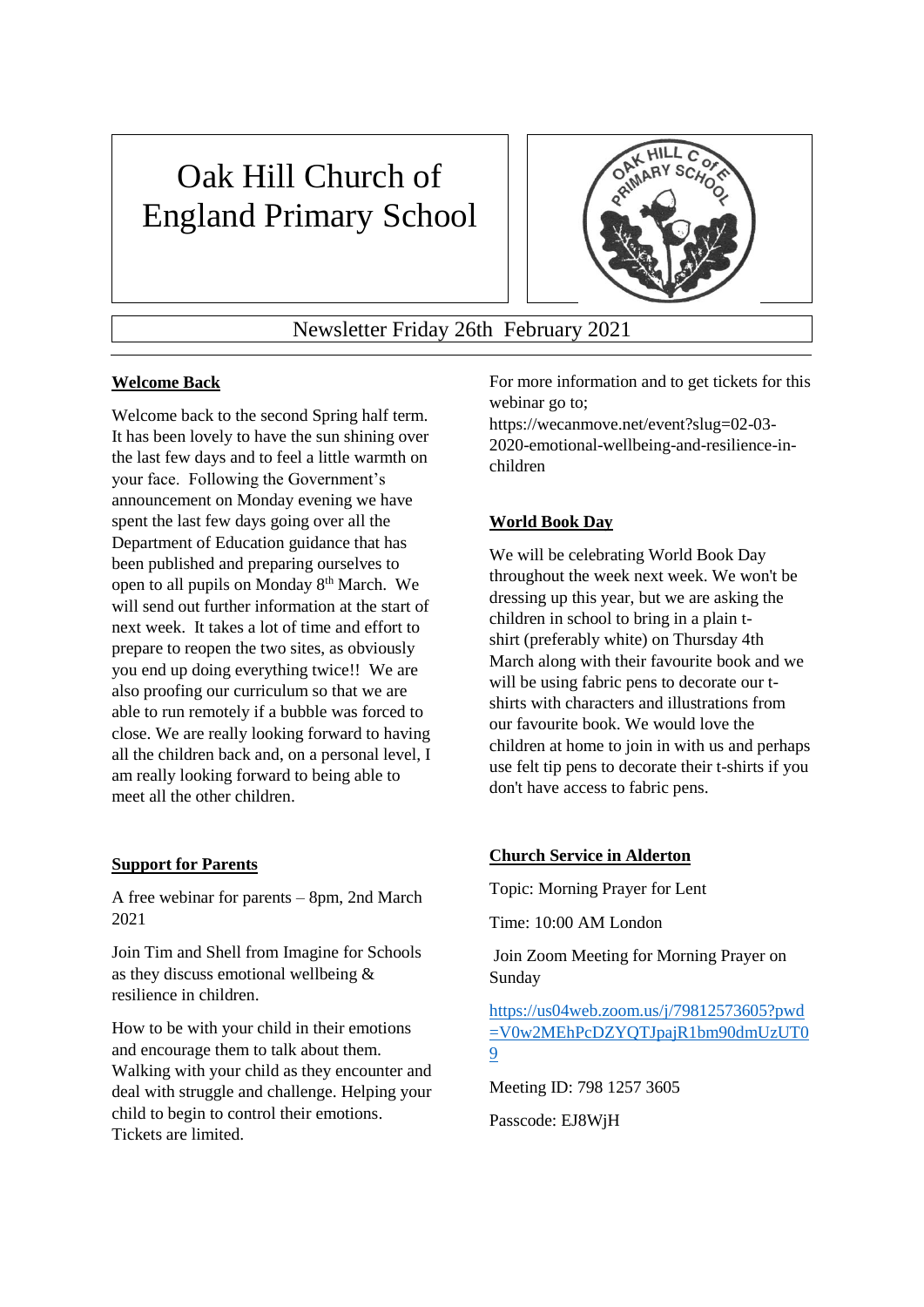#### **Oak Academy**

Oak Academy's free book of the week is 'Starfell: Willow Moss and the Last Day' by Dominique Valente

#### **Maple Class**

We have started our exciting new topic on 'Growing and Changing' in Reception. This week, we have been learning how humans change as they grow, and have enjoyed looking at photos of ourselves when we were babies! We have written about what we are like now, and what we think we will do when we grow up. In Maths, we have continued our work on odd and even numbers and have started to explore the number bonds to 10. We have also started to learn about Easter in our RE lessons. This week we made some fantastic palm leaves as part of our work on religious symbols and their meaning. All the children have had a great start back to home learning and I am very proud of their efforts and enthusiasm!







#### **Willow Class**

This week in Willow Class, we have started our new topic called 'Oh, I do like to be beside the seaside!' In History, we are going to look at seaside holidays in the past and in Geography we will be exploring the human and physical features of the Seaside and using our geographical vocabulary. In English, we have begun a new unit on discussion and have been sharing our opinions on whether animals should be kept in zoos. The children have thought really hard about the pros and cons of zoo life and were really confident in sharing their thoughts and opinions. In Maths, Year 2 have continued to look at statistics and have made some brilliant pictograms to show different data they have collected. The children in school looked at the ways in which the children of Oak Hill travel to school and used their computing skills to create a pictogram online. Year 1 have started a new Maths unit on measure and have been busy measuring objects around the classroom or around their house. We started off using 1p coins to measure objects and then went on to look at metres and centimetres and what estimate meant. What a busy first week back! Well done Willow class for working so hard.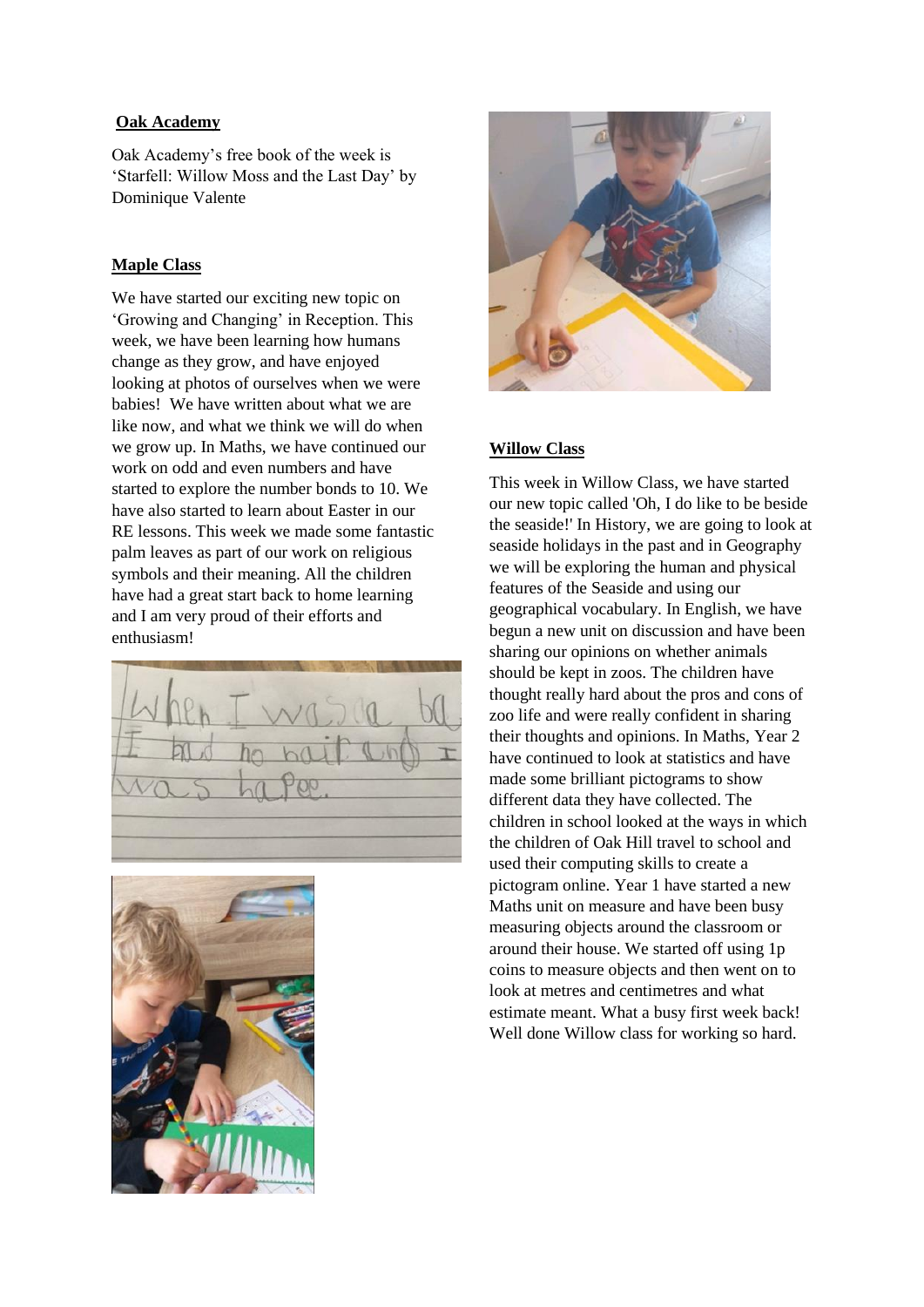





#### **Hawthorn Class**

In Hawthorn Class this week the children have been continuing their creative writing using How to Train your Dragon as the inspiration. The children have been working hard on this topic and I am excited to see the pieces of work develop. In Maths, Year 4 are learning about decimals and Year 3 are finishing their unit of work on perimeter. Next week Year 3 will start fractions.



In Science, the children have started a new unit, States of matter. This week the children explored the different properties of solids, liquids and gasses, as well as the properties of the particles in these three states.

|                                                                                                                                                                                    | cience                                                                                                               | 25.2.21                                                                           |
|------------------------------------------------------------------------------------------------------------------------------------------------------------------------------------|----------------------------------------------------------------------------------------------------------------------|-----------------------------------------------------------------------------------|
| <b>Dute</b>                                                                                                                                                                        | Lingued                                                                                                              | Coc. on                                                                           |
| Sanker<br>ortent<br>Kanile<br>Juge.                                                                                                                                                | Contegories<br>Retailed                                                                                              | Sprangentts<br>Gill as space<br>Desnot Lage<br>say girlability                    |
| <b>Bitraid</b><br>shuin<br><b>SARDANCH</b><br>forte M.<br>Papplette<br><b>Representative</b><br>Sankhik<br><b><i><u>University</u></i></b><br>Particleson<br>dealy pod<br>pottage. | 00000<br>308<br>Stychion<br>Postdysors den<br>legalize kod matery<br><b><i>Regional proper</i></b><br>12 d'architect | Dres not be ap the<br>Probaringspecial<br>qui not job more<br>shoul girlly in all |
| schedwers.<br>thinks                                                                                                                                                               |                                                                                                                      |                                                                                   |

We have started a new half termly topic 'A World of Colour' and the children are going to be learning about different artists and art styles each week. This week we have learned about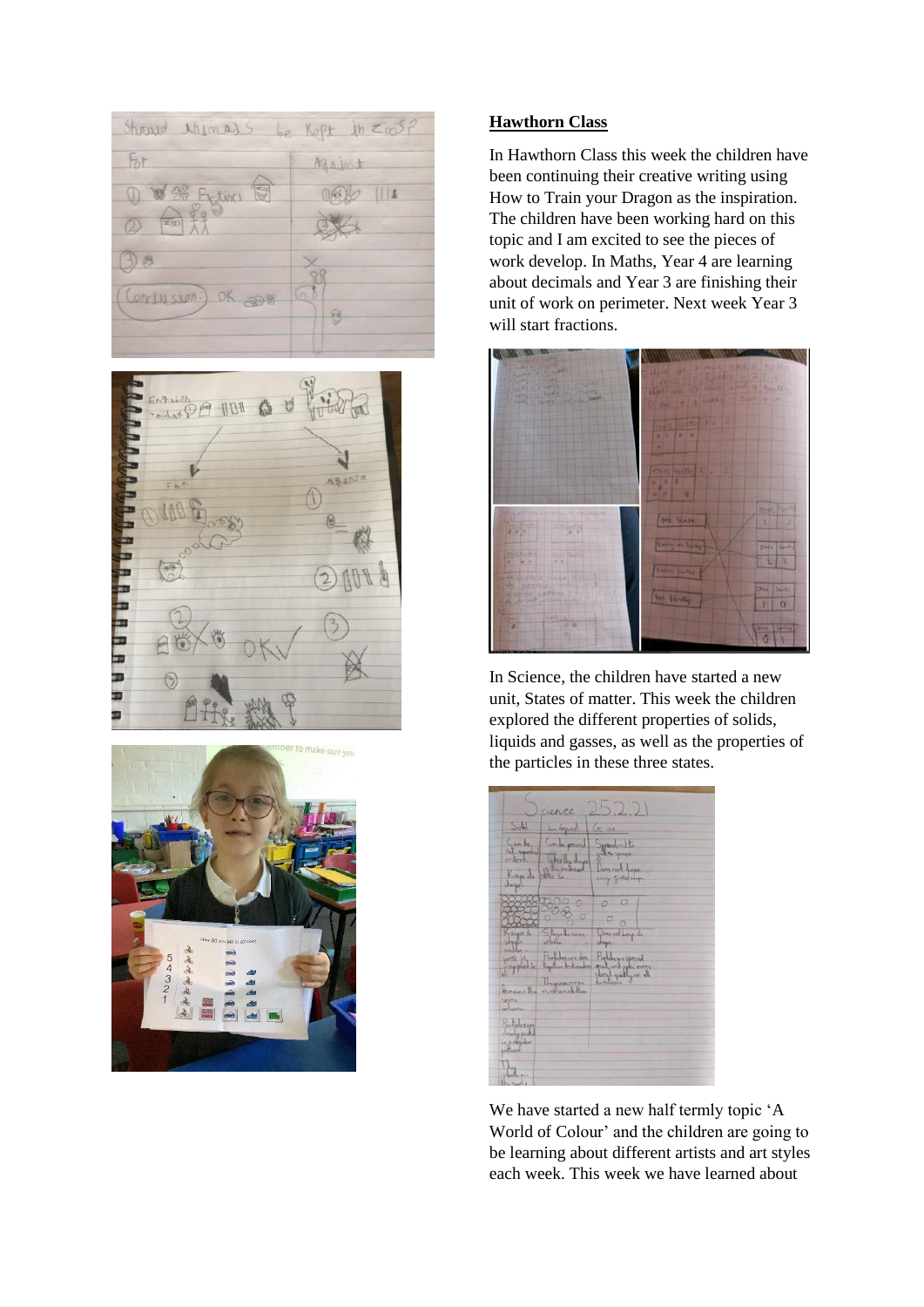Pablo Picasso. The children drew their own self-portraits in a Picasso inspired way.





In Music, the children used different household items to follow a rhythm, they then used these techniques to create their own rhythm.



Another wonderful week of learning in Hawthorn. Next week is World Book Day and

we will be taking part in lots of exciting activities all week!

#### **Juniper Class**

We have started off the term in English by learning about The Lego Story. Next week, we will be writing up our reports. In Maths Year 5s have been focusing on reading and interpreting timetables and Year 6s have been learning how to construct pie charts. Next week we will be moving onto perimeter. In topic we have continued to learn about climate change and the impacts on the environment. We have looked closely at online safety this week and how we can keep safe whilst using a range of different devices. The children took part in a music class where they used 'readymade' instruments from everyday objects they could find around the house.

I also wanted to include some items that some children have created during half term, pictures below.

I am really looking forward to World Book Day next week and have booked lots of exciting online English lessons for us to watch. Keep up the fantastic work everyone!